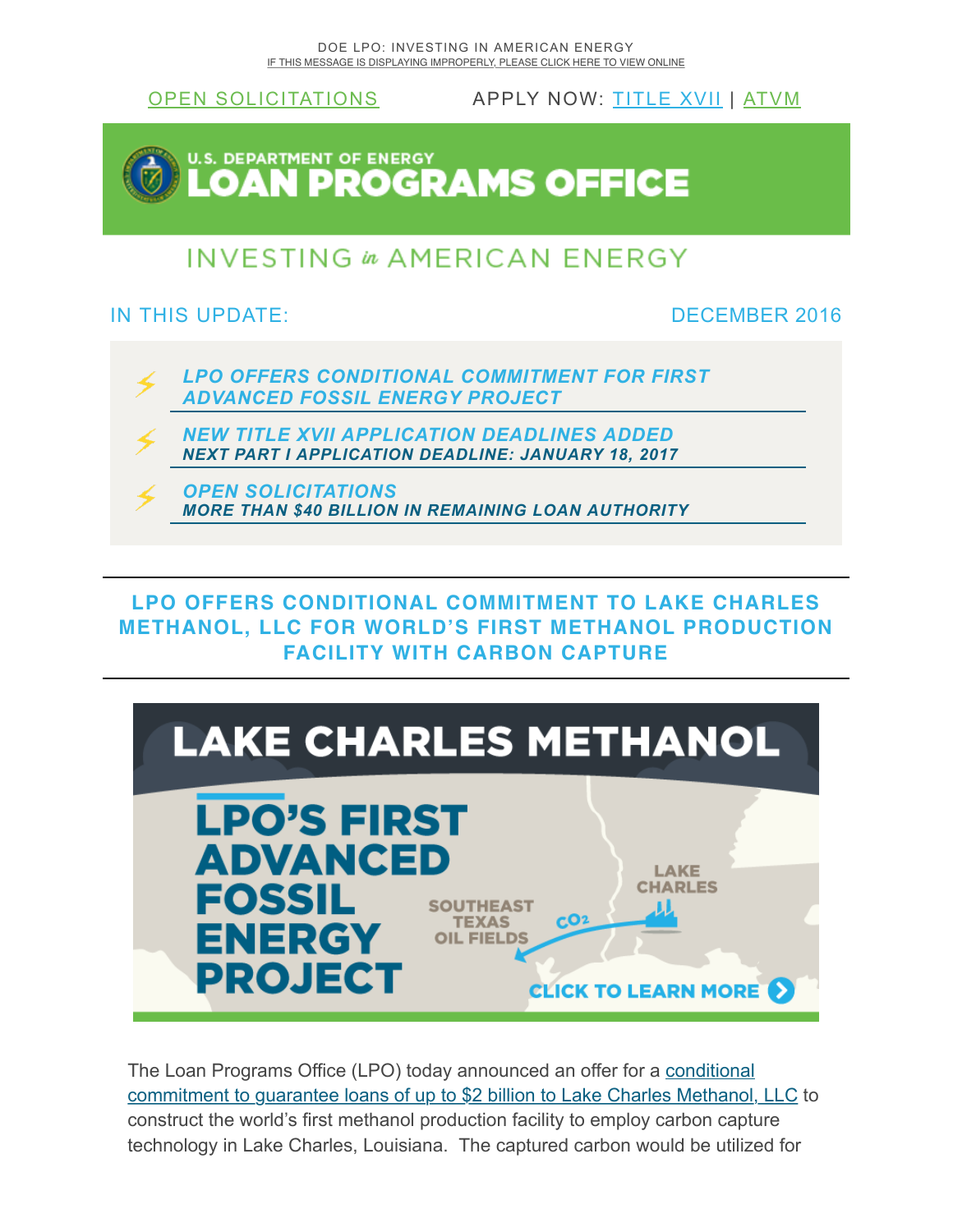enhanced oil recovery (EOR) in Texas. This project would represent the first loan guarantee made under the [Advanced Fossil Energy Project solicitation](http://www.energy.gov/lpo/fossil-solicitation) issued by the Department's [Loan Programs Office \(LPO\)](http://www.energy.gov/lpo).

Overall, Lake Charles Methanol anticipates a \$3.8 billion infrastructure investment for the project that will help to support the Gulf Coast economy by creating an expected 1,000 construction jobs and 200 permanent jobs in Louisiana. The project will also create roughly 300 jobs in Texas for EOR activities.

See the [Department's press release](http://www.energy.gov/node/2206849) and read [Executive Director Mark McCall's blog](http://www.energy.gov/node/2194486) to learn more about the proposed project.

## **[TITLE XVII APPLICATION DEADLINES EXTENDED](http://us8.campaign-archive2.com/?u=67ad6db4987865747f98574e5&id=891f664a4f#tableofcontents)**

The Loan Programs Office (LPO) has added new application deadlines for its current [Title XVII loan guarantee solicitations.](http://www.energy.gov/lpo/solicitations) The next Part I application deadline is now scheduled for **January 18, 2017**. New application rounds have been extended into 2019.

[View all future Part I and Part II application deadlines via Executive Director Mark](http://www.energy.gov/node/2154259) McCall's blog or [LPO's solicitation calendar.](http://energy.gov/lpo/calendars/solicitation-calendar)

## **[OPEN SOLICITATIONS](http://us8.campaign-archive2.com/?u=67ad6db4987865747f98574e5&id=891f664a4f#tableofcontents)**

**\* NEXT TITLE XVII PART I APPLICATION DEADLINE IS JANUARY 18, 2017 \* \* SEE FULL [SOLICITATION CALENDAR HERE](http://energy.gov/lpo/calendars/solicitation-calendar) \***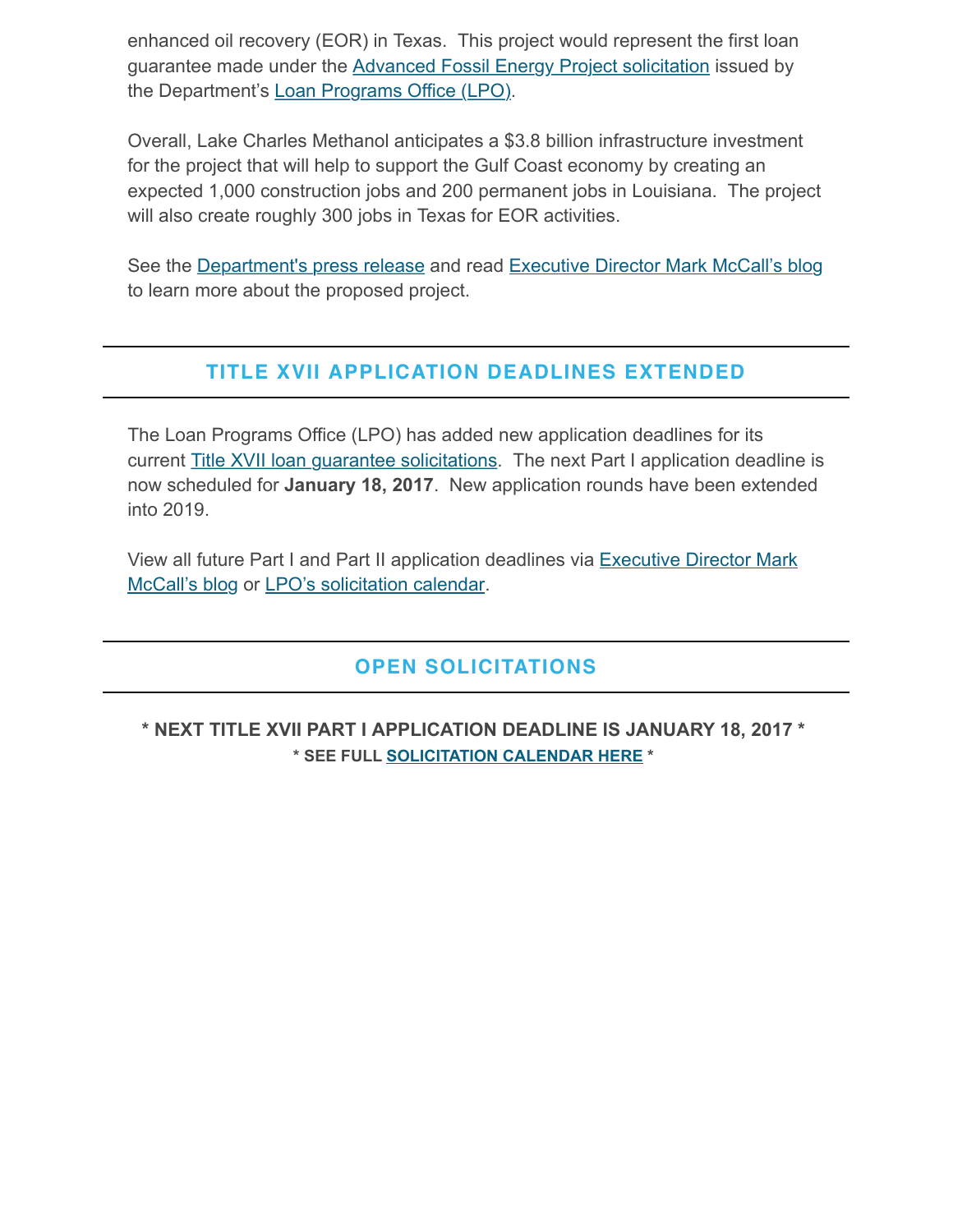

LPO is currently accepting applications for **Title XVII open solicitations** in three technology areas and applications for the **ATVM** program:

- [Advanced Technology Vehicles Manufacturing \(ATVM\)](http://www.energy.gov/lpo/atvm)
- (Approximately \$16 Billion in remaining authority)
- **[Advanced Fossil Energy Projects](http://www.energy.gov/lpo/fossil-solicitation)** (\$8.5 Billion in remaining authority)

[Renewable Energy and Efficient Energy \(REEE\) Projects](http://www.energy.gov/lpo/reee-solicitation)

- (Estimated to be approximately \$4.5 Billion in remaining authority)
- [Advanced Nuclear Energy Projects](http://www.energy.gov/lpo/nuclear-solicitation)
	- (\$12.5 Billion in remaining authority)

Potential applicants are encouraged to submit complete applications before any applicable deadline. The LPO team will begin reviewing application materials as soon as they are received. Please feel free to [contact the LPO team](http://www.energy.gov/lpo/about-us/contact-us) with any further questions.

To access information about all current solicitations and important solicitation supplements, please visit the [Title XVII Open Solicitations](http://www.energy.gov/lpo/solicitations) page. Qualifying projects are not limited to the technologies described in these solicitations. Please contact LPO at *<u>Igprogram@hq.doe.gov</u>* about project eligibility questions.

## **[FOR MORE INFORMATION, PLEASE VISIT LPO ONLINE:](http://us8.campaign-archive2.com/?u=67ad6db4987865747f98574e5&id=891f664a4f#tableofcontents)**